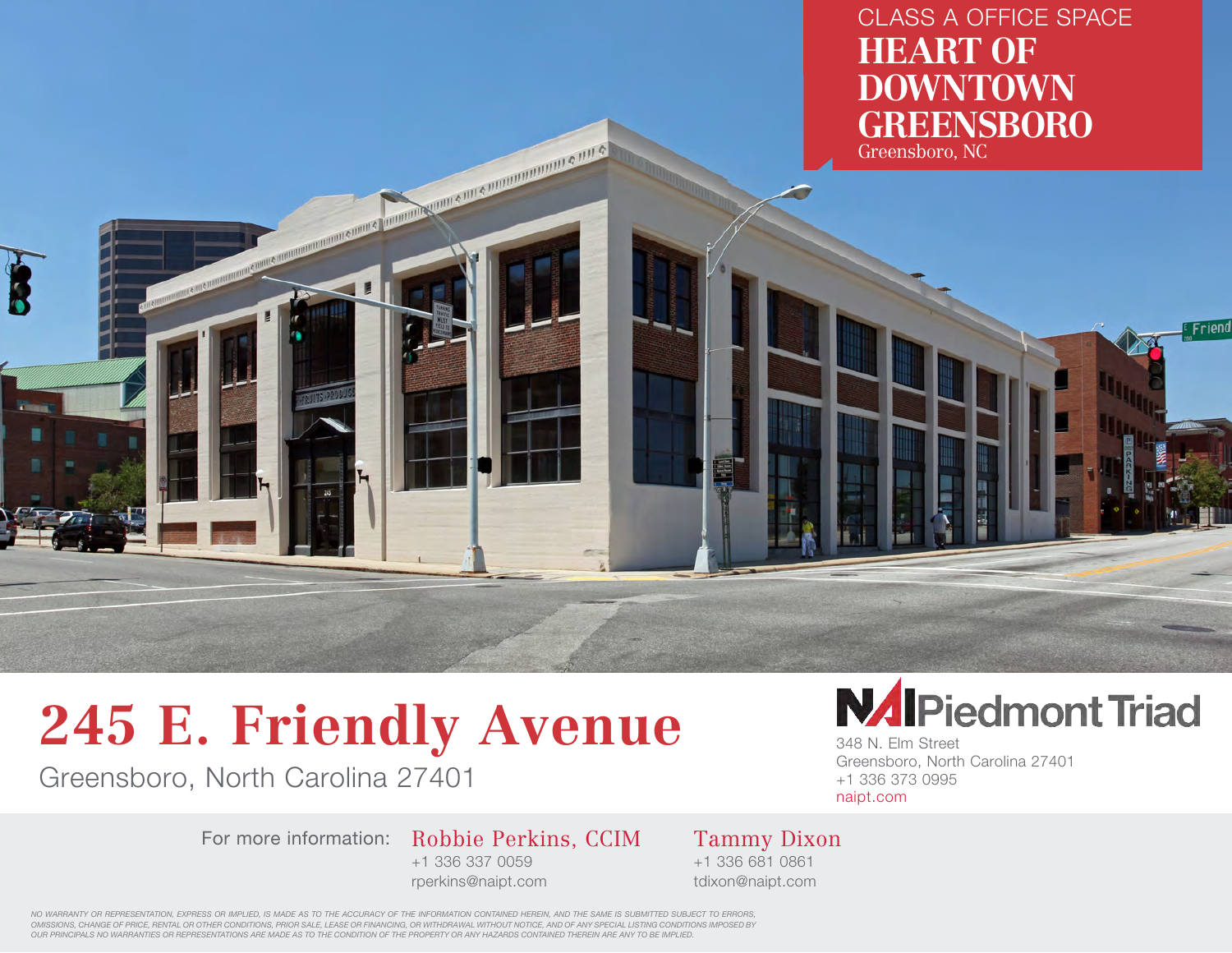#### **HEART UF<br>DOM/NITOM/NI ELL'UVENT L'UVENT DU L'UVENT DU L'UVENT DU L'UVENT DU L'UNE DE L'UNE DE L'UNE DE L'UNE DE L'UNE DE L'UNE DE L'U<br>ELLE DU L'UNE DE L'UNE DE L'UNE DE L'UNE DE L'UNE DE L'UNE DE L'UNE DE L'UNE DE L'UNE DE L'UNE DE L'UNE DE L'** CLASS A OFFICE SPACE **HEART OF DOWNTOWN GREENSBORO** Greensboro, NC

PROPERTY HIGHLIGHTS

- Multiple tenant office building
- Total Building SF: ±26,602 SF
- Available SF:  $\pm 3,492$  SF (unfinished) on the first floor
- Acre: 1.24 acre lot
- Zoning: Central Business District
- Built in 1924, renovated in 2008
- Surface parking adjacent to building
- Lease Rate: \$20/SF Full Service plus parking at prevailing city rates

### LOCATION OVERVIEW

- Walkability score of 79 out of 100 making this location very walkable
- Prime location in Downtown Greensboro directly across from premier Governors Court condominiums
- In walking distance to: Greensboro Public Library, LeBauer Park, Greensboro Children's Museum, Greensboro Cultural Arts Center and the Tanger Center for the Performing Arts opening in 2019; accessible to Downtown Greensboro's top restaurants



#### DEMOGRAPHICS (5 MILES)



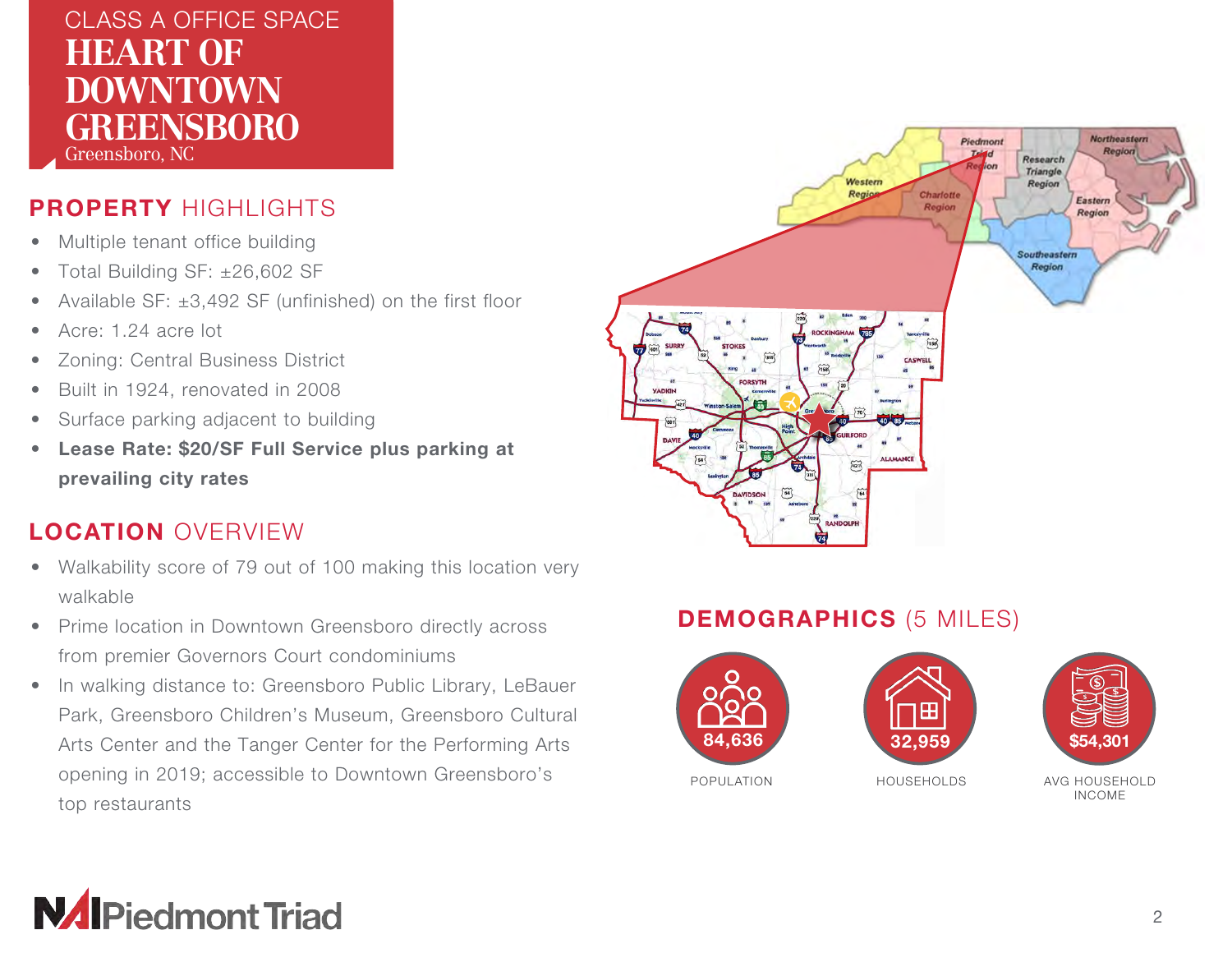## **FLOOR PLAN**



N. CHURCH ST.

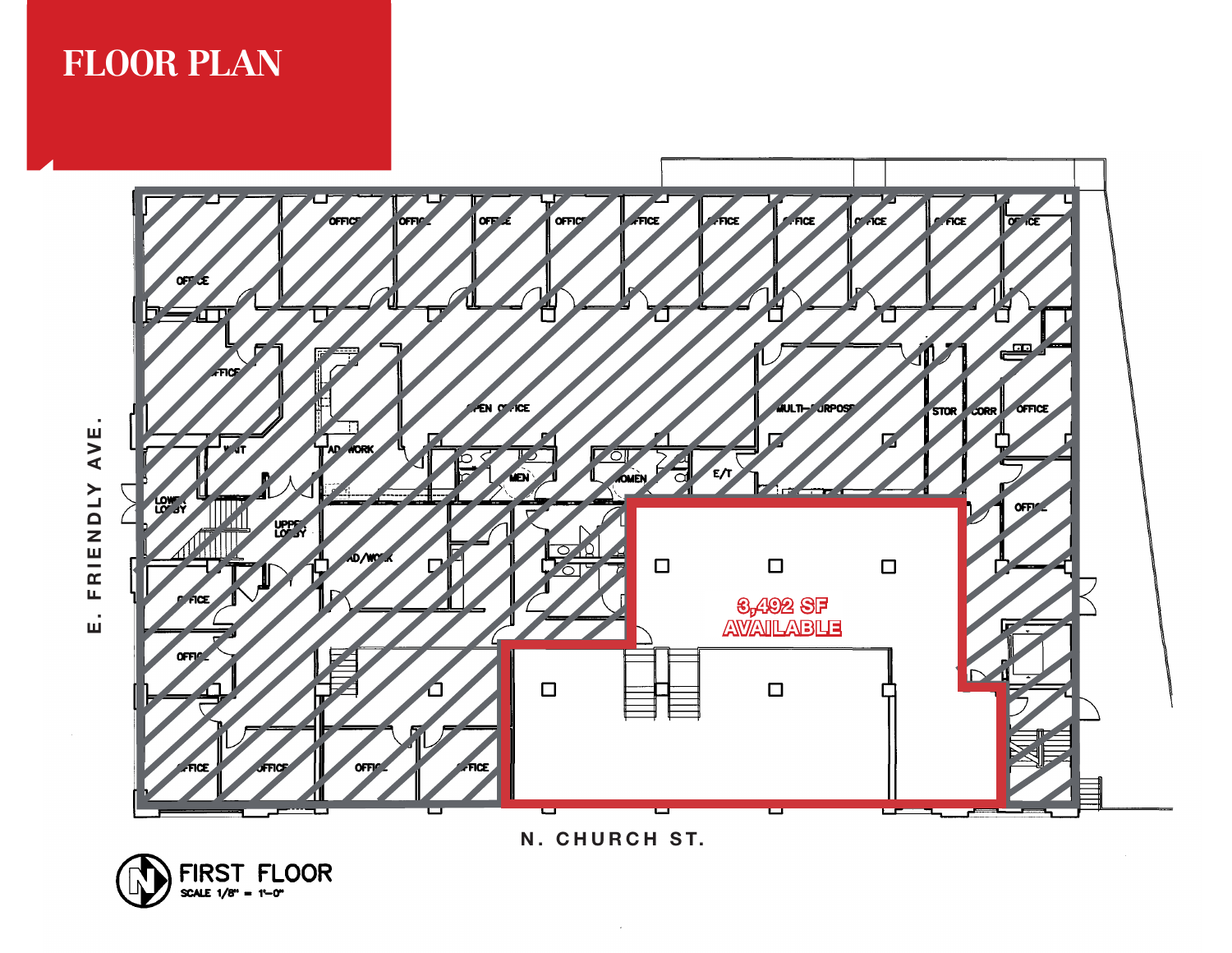# $\bf{Aerial}$ **EVENT Map**